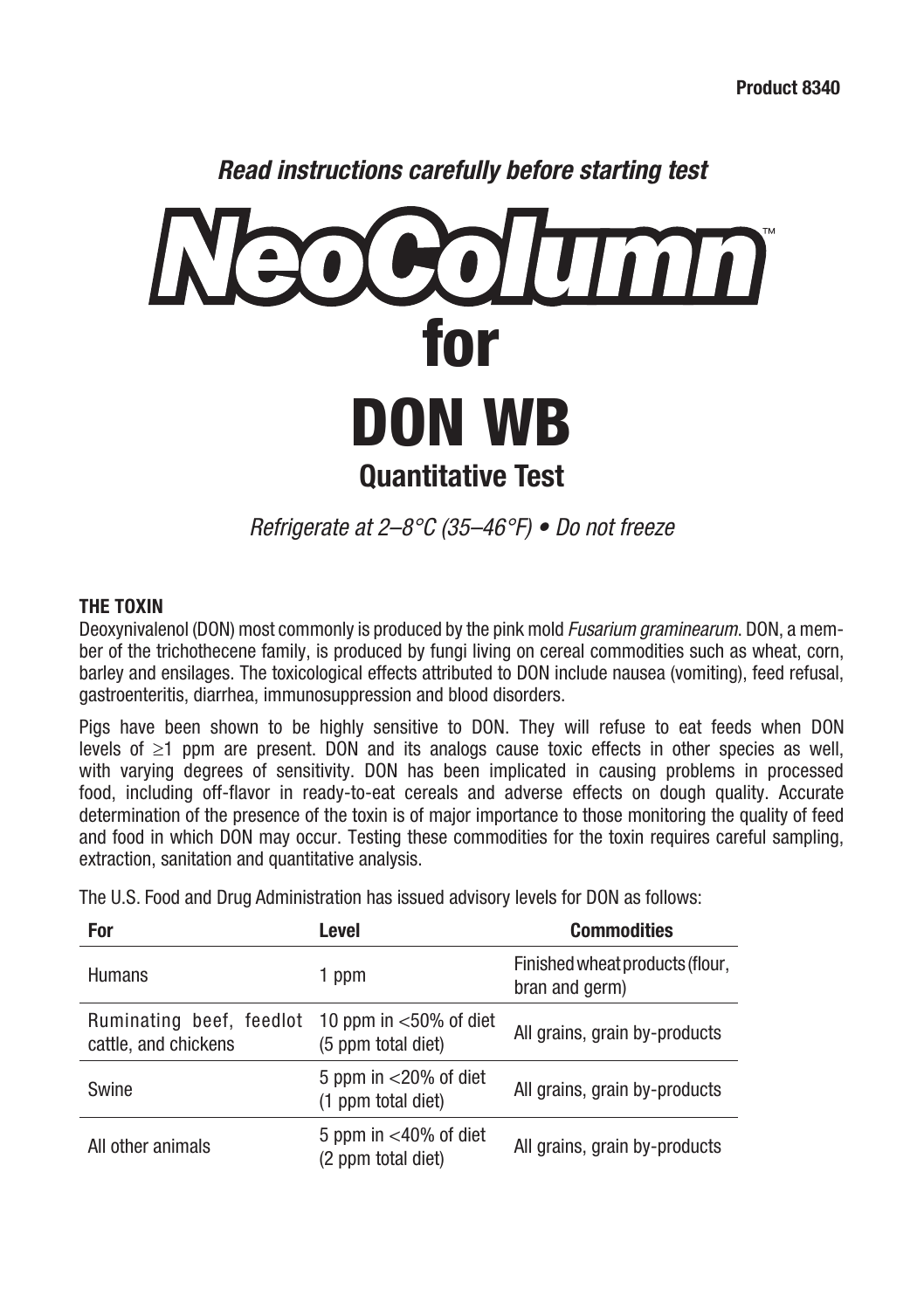# *for DON WB*

The European Union has regulations for DON as follows:

|                                                                           | <b>Maximum levels</b> |
|---------------------------------------------------------------------------|-----------------------|
| <b>Foodstuffs</b>                                                         | (ppb)                 |
| Unprocessed cereals other than durum wheat, oats and maize                | 1250                  |
| Unprocessed durum wheat and oats                                          | 1750                  |
| Cereal flour, including maize flour, maize grits and maize meal           | 750                   |
| Bread, pastries, biscuits, cereal snacks and breakfast cereals            | 500                   |
| Processed cereal-based foods for infants and young children and baby food | 200                   |

#### **INTENDED USE**

NeoColumn™ for DON WB (wide bore) is intended for the quantitative analysis of DON in commodities such as wheat, durum wheat, corn and animal feed.

#### **INTENDED USER**

This test kit is designed for use by quality control personnel and others familiar with food and feed possibly contaminated by DON. Since technique is very important, operators should be trained by a Neogen representative or someone who has successfully completed Neogen training.

#### **ASSAY PRINCIPLES**

NeoColumn for DON WB is an immunoaffinity column that contains antibodies specific to the toxin. DON is extracted from a ground sample by blending and filtering. Extracted toxin in the filtrate is sampled and diluted with water. The diluted extract is filtered and applied to the column. Positive pressure is used to induce flow through the column allowing the antibody to capture any DON present. Then, the column is washed to remove any unbound materials. Bound DON is eluted using 100% methanol and is detected by HPLC or Veratox® enzyme-linked immunosorbent assay (ELISA) methods.

NeoColumn for DON is highly specific for DON. NeoColumn for DON can detect DON contamination below levels set in (EC) No. 1126/2007. The test can recover DON from samples at or above levels set in (EC) No. 401/2006. For foodstuffs and animal feed, the equivalent of 0.25 g or (for the determination of low levels of DON) 0.625 g of test sample is run down each column. This should be accounted for when interpreting HPLC results. The range of NeoColumn for DON is 0.1 ppm to 4 ppm. To quantify higher concentrations, a 1:5 dilution of sample is recommended prior to addition of the sample into the immunoaffinity column.

#### **STORAGE REQUIREMENTS**

The columns can be stored at 2–8°C (refrigerated or room temperature). Do not freeze.

Prior to use, check that the column has not dried out and there is buffer above the gel bed. The performance of the column could be adversely affected by extreme pH and temperature changes. See column box for expiry date.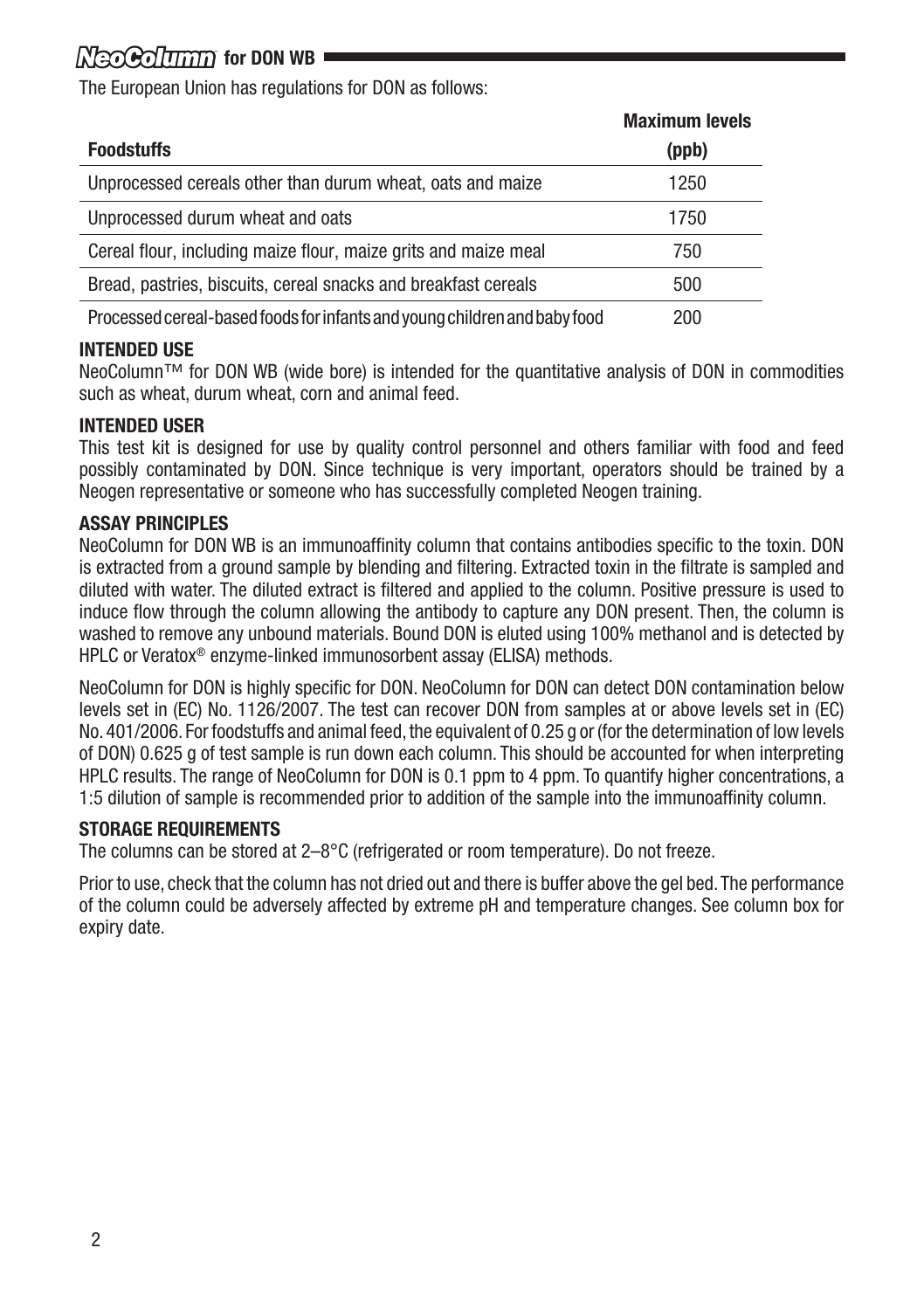# **MATERIALS PROVIDED**

1. NeoColumn for DON WB (Neogen item 8043)

# **MATERIALS REQUIRED BUT NOT PROVIDED**<br>1. Scale, electronic (digital) (Neogen item

- 1. Scale, electronic (digital) (Neogen item 9427)<br>2. Glassware/plasticware
- Glassware/plasticware
- 3. Laboratory blender (Neogen item 9493)<br>4. Centrifuge or filter paper/filter syringe (N
- 4. Centrifuge or filter paper/filter syringe (Neogen item 9429, 9420)<br>5. Extraction solvents (HPI C grade)
- Extraction solvents (HPLC grade)
- 6. Distilled or deionized water (HPLC grade)<br>7. Pinettes and tins (Neogen items 9463, 94
- Pipettes and tips (Neogen items 9463, 9464 and 9487)
- 8. Clamp stand (Neogen item 9358)
- 9. Column rack (Neogen item 9359)
- 10. Glass or resin treated (Sigmacote or equivalent) plastic syringe barrel (10 mL and pump unit) (Neogen item 9365)
- 11. Certified DON standards (see page 5)
- 12. pH meter (for beer analysis)
- 13. Fume hood
- 14. Hot plate capable of reaching 60°C
- 15. Mini-Vap evaporator (Sigma 22971)
- 16 Nitrogen
- 17. Syringe adapter for NeoColumn (Neogen item 9371)
- 18. Sodium hypochlorite solution/tablets
- 19. Methanol (HPLC grade needed for elution)
- 20. Whatman no. 4 filters (Neogen item 9429)
- 21. Whatman 2V and GF/A filters (Neogen items 9358)
- 22. Acentonitrile (For HPLC testing only)

#### **PRECAUTIONS**

- 1. Methanol solution is highly flammable. Keep container tightly closed, and keep away from heat, sparks, open flame and those smoking. It is toxic if swallowed, or if vapor is inhaled. Avoid contact with skin.
- 2. Do not use kit components beyond expiration date.
- 3. Treat all used liquids, including sample extract, and labware as if contaminated with DON. Gloves and other protective apparel should be worn at all times.
- 4. It is important all equipment is thoroughly cleaned between analyses as residues from the previous test may contaminate subsequent assays. This can be done by washing with a mild detergent solution and rinsing thoroughly with deionized or distilled water.
- 5. To eliminate background fluorescence, ensure that reagents and cuvettes are not fluorescing, and thus contributing to the fluorescence measured by the fluorometer.
- 6. Do not use blender jar lids with waxed cardboard liners. These are not resistant to methanol solutions, and can become contaminated and cause background fluorescence.
- 7. Do not wash and reuse glass cuvettes. These are designed for one-time use and should be discarded.
- 8. Treat sample extracts and labware as if containing DON. To avoid contamination of test samples and laboratory equipment, soak all used labware, pipette tips and kit components in a 10% solution of household bleach before discarding.
- 9. Columns stores refrigerated should be warmed to room temperature (18–30°C, 64–86°F) prior to use.

#### **DECONTAMINATION**

It is important all equipment is thoroughly cleaned between analyses as residues from the previous test may contaminate subsequent assays. Decontamination can be achieved by immersion in a 5 percent sodium hypochlorite solution followed by immersion in 5 percent v/v acetone for **30 minutes** each. Normal washing may then be performed.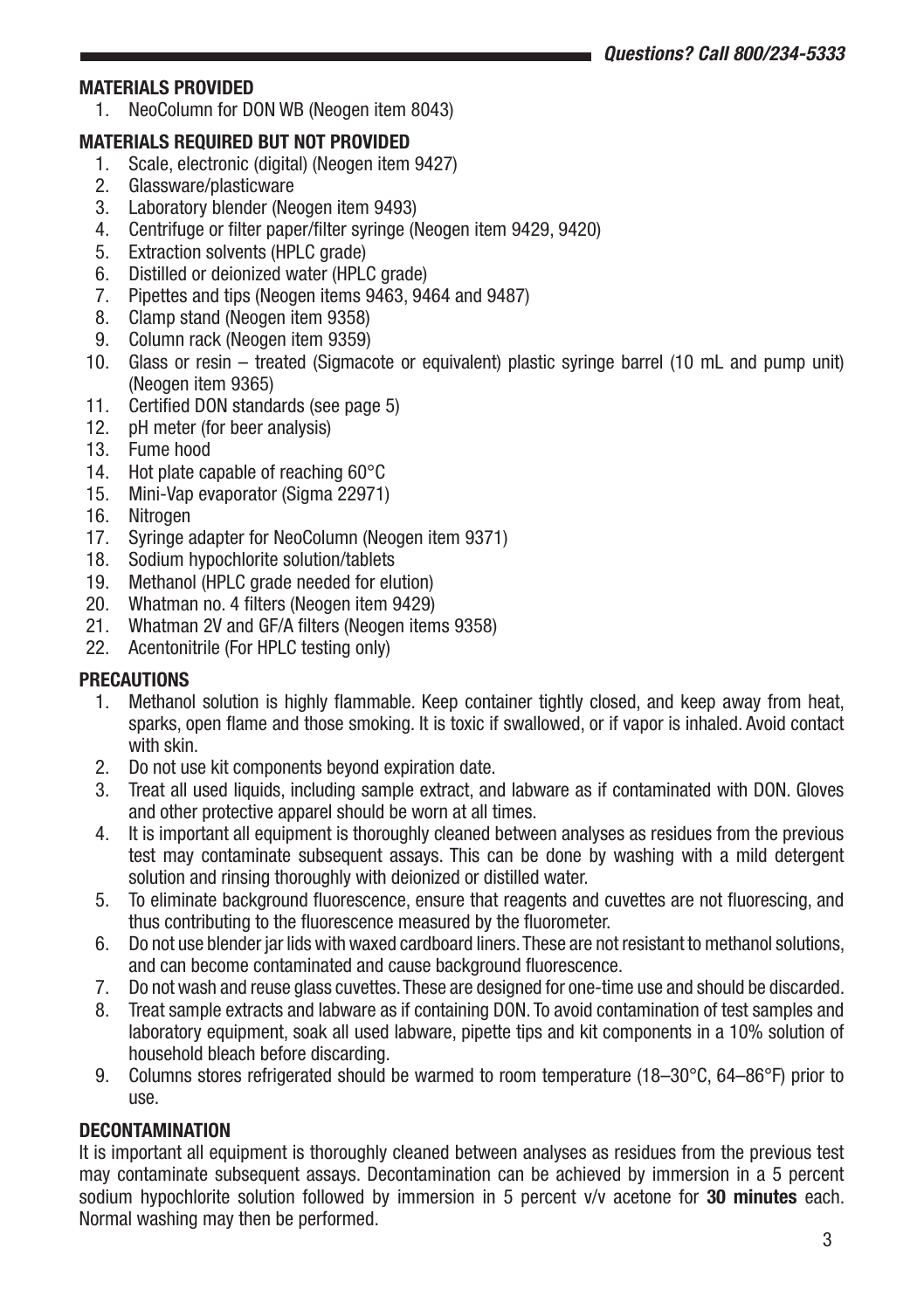# **KeoColumn** for DON WB

# **SAMPLING PROCEDURE**

NeoColumn immunoaffinity columns efficiently extract DON from a variety of matrices. However, to accurately determine the level of DON contamination in an entire product or commodity lot, the samples tested must be representative of the entire lot. Recommended sampling procedures should be followed, and the use of at least 1 kg of sample is advised. Also, the testing of several samples from the entire lot will improve accuracy. (See GIPSA handbook for approved sampling procedures.)

### **FILTRATION PREPARATION**

The extraction and test procedures for NeoColumn for DON WB requires two gravity filtration steps—one with fluted filter paper and one with a 12.5 μm microfiber filter. Each filter should be prepared for use prior to starting the extraction and test procedures.

# **Fluted filtering**

- 1. Place a funnel into a clean container or graduated cylinder.
- 2. Place a fluted filter into the funnel. To speed filtration, ensure that the folds in the filter do not become flattened in the funnel.
- 3. Pour the sample through the filter. Proceed to microfiber filter step below.

# **Folding microfiber filter paper**

Using single microfiber filter, fold filter in half and then in half again. Place folded filter in funnel, then place funnel in cup.



# **Microfiber filtering**

- 1. Place a funnel into a clean container or graduated cylinder as illustrated above.<br>2. Fold the filter loosely and place in the funnel
- 2. Fold the filter loosely and place in the funnel.
- 3. To ensure complete filtration, do not use a microfiber filter that is torn, punctured, or otherwise compromised.
- 4. Pour the filtrate through the microfiber filter.

# **PREPARATION OF REAGENTS**

#### **Elution buffer**

The elution buffer is 100% HPLC grade methanol.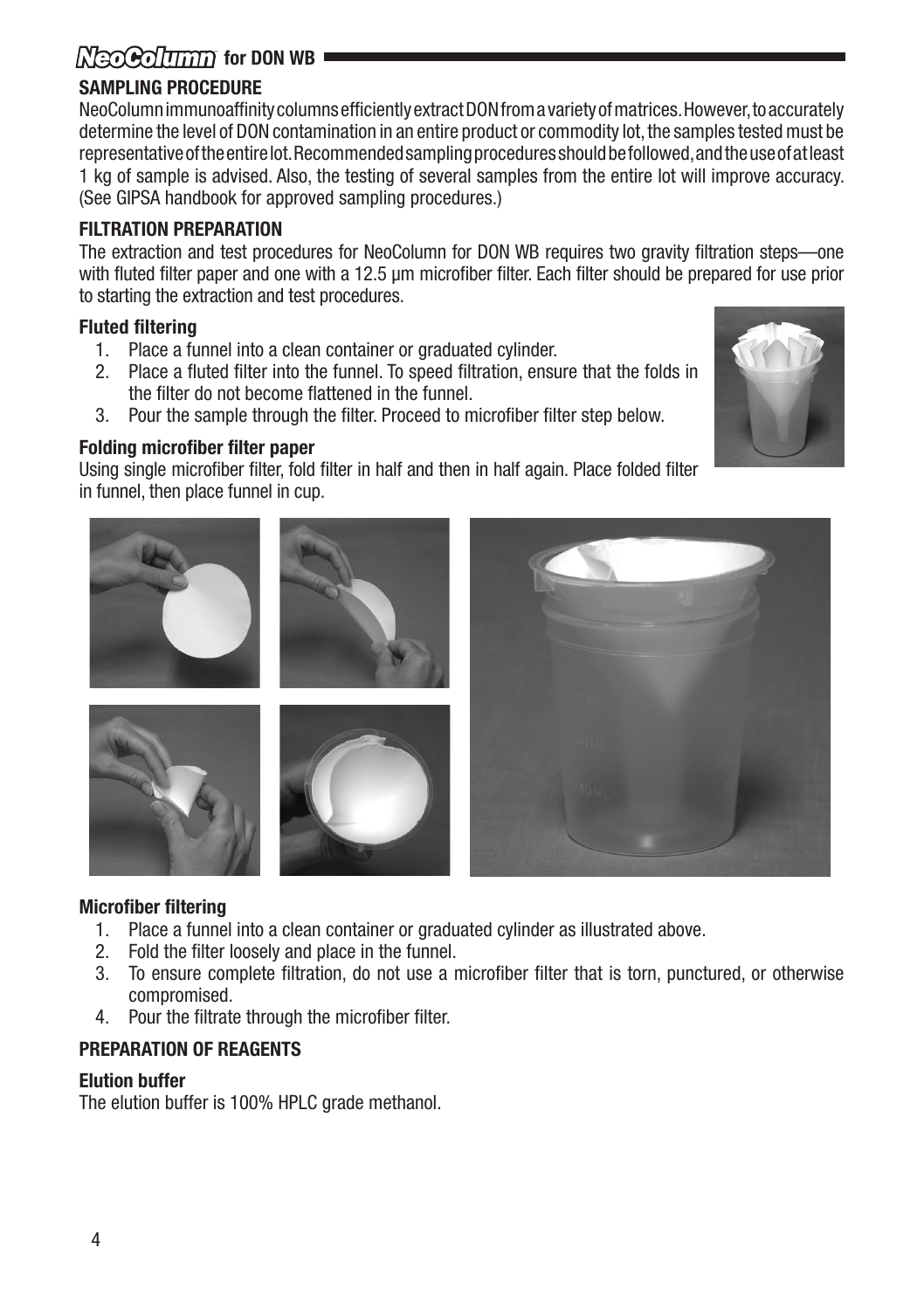# **DON STANDARDS**

Certified DON standard solutions available from Fluka (Sigma – Aldrich), (catalog number: IRMM315).

Prepare a standard curve of DON as outlined below:

- 1. In a clean glass vial, prepare a working stock of 5 ppm in 1 mL from the master stock. Aliquot 400 μL of working stock to a glass vial and evaporate over a stream of nitrogen on a 60°C hot plate. Resuspend in 1 mL mobile phase to make a 2 ppm standard. Allow to stand for **5 minutes** prior to mixing.
- 2. After each dilution, tightly stopper the vials and vortex mix the DON solution.

| <b>Required standard</b><br>(equivalent to µq/mL) | Volume of DON stock<br>$(\mu L)$ | <b>Volume of</b><br>diluent $(\mu L)$ | <b>Dilution</b> |
|---------------------------------------------------|----------------------------------|---------------------------------------|-----------------|
| 2 ppm                                             | 400 µL working stock             | $1000$ $\mu$ L                        | Α               |
| 1 ppm                                             | 500 µL A                         | $500 \mu L$                           | B               |
| $0.5$ ppm                                         | 500 µL B                         | 500 µL                                | C               |
| $0.25$ ppm                                        | 500 µL C                         | $500 \mu L$                           | D               |
| $0.125$ ppm                                       | 500 µL D                         | $500 \mu L$                           | F               |
| $0.0625$ ppm                                      | 500 µL E                         | $500 \mu L$                           | F               |

## **ADJUSTING FOR LOAD VOLUME AND RECOVERY**

### **For commodities of unknown quantity or** > **0.2 ppm and** ≤ **4 ppm**

Running a 2 mL sample through NeoColumn for DON is equivalent to running 0.25 g of sample. NeoColumn for DON can recover, on average, 85% of total toxin in a matrix. Therefore, raw data must be corrected accordingly to achieve optimum results.

Follow the simple calculation for final result.

 $X = 1/0.25 \times 100/85 \times$  Raw data value

*Where X is the final result,1 = 1 g, 0.25 = 0.25 g equivalent 100 = 100% recovery and 85 = 85% recovery.* 

#### **For commodities** ≤ **0.2 ppm**

Running a 5 mL sample through NeoColumn for DON is equivalent to running 0.625 g of sample. NeoColumn for DON can recover, on average, 85% of total toxin in a matrix. Therefore, raw data must be corrected accordingly to achieve optimum results.

Follow the simple calculation for final result.

 $X = 1/0.625 \times 100/85 \times$  Raw data value

*Where X is the final result,1 = 1 g, 0.625 = 0.625 g equivalent 100 = 100% recovery and 85 = 85% recovery.*

#### **For highly contaminated commodities and feed** > **4 ppm**

Running a 5 mL sample through NeoColumn for DON is equivalent to running 0.05 g of sample. NeoColumn for DON can recover, on average, 85% of total toxin in a matrix. Therefore, raw data must be corrected accordingly to achieve optimum results.

Follow the simple calculation for final result.

 $X = 1/0.05 \times 100/85 \times$  Raw data value

*Where X is the final result, 1 = 1 g, 0.05 = 0.05 g equivalent 100 = 100% recovery and 85 = 85% recovery.*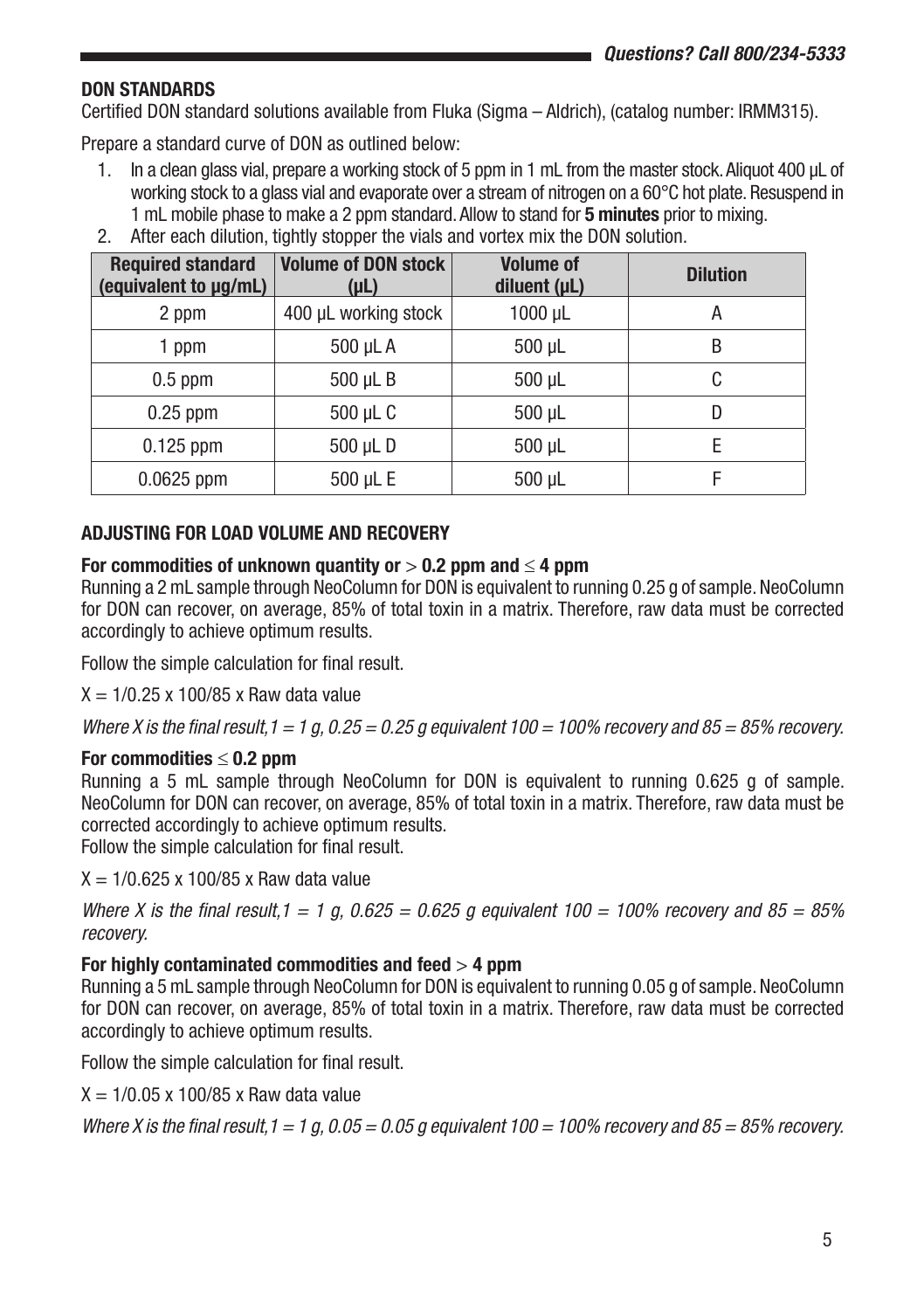# *Nৰিব দিলামা* **for DON WB** ।

# **EXTRACTION: COMMODITIES OF UNKNOWN QUANTITY OR > 0.2 PPM AND < 4 PPM**

- 1. Grind the sample in a laboratory grinder until it has the consistency of finely ground coffee.<br>2. Weigh out 25 g of finely ground sample.
- 2. Weigh out 25 g of finely ground sample.<br>3. Place the sample into a laboratory blend
- 3. Place the sample into a laboratory blender with 200 mL of distilled or deionized water.
- 4. Blend at high speed for **2 minutes**.
- 5. Filter the liquid supernatant through Whatman 2V or similar fluted filter paper. Alternatively, centrifuge for **10 minutes** at 4,000 rpm and retain supernatant.
- 6. Briefly mix solution, then filter through a Whatman GF/A or similar.
- 7. Remove top plug and loosen bottom cap of the column.<br>8. Attach a 10 mL syringe reservoir to the column, using a
- Attach a 10 mL syringe reservoir to the column, using a column adaptor.
- 9. Add 2 mL of sample to the reservoir.
- 10. Remove the bottom cap of the column; allow the sample to flow through the column under gravity. Do not let the column dry out.
- 11. Add 5 mL of distilled water to the reservoir, and allow the wash to flow through the column under gravity.
- 12. Ensure all the liquid is removed from the column by forcing air through the column using positive pressure from a syringe or pump.
- 13. Elute the bound DON. See page 7 for HPLC. See page 8 for ELISA (Veratox).

# **EXTRACTION: COMMODITIES < 0.2 PPM**

- 1. Grind the sample in a laboratory grinder until it has the consistency of finely ground coffee.
- 2. Weigh out 25 g of finely ground sample.
- 3. Place the sample into a laboratory blender with 200 mL of distilled or deionized water.
- 4. Blend at high speed for **2 minutes**.
- 5. Filter the liquid supernatant through Whatman 2V or similar fluted filter paper. Alternatively, centrifuge for **10 minutes** at 4,000 rpm and retain supernatant.
- 6. Briefly mix solution, then filter through a Whatman GF/A or similar.
- 7. Remove top plug and loosen bottom cap of the column.
- 8. Attach a 10 mL syringe reservoir to the column, using a column adaptor.
- 9. Add 5 mL of sample to the reservoir.
- 10. Remove the bottom cap of the column; allow the sample to flow through the column under gravity. Do not let the column dry out.
- 11. Add 12.5 mL of distilled water to the reservoir, and allow the wash to flow through the column under gravity.
- 12. Ensure all the liquid is removed from the column by forcing air through the column using positive pressure from a syringe or pump.
- 13. Elute the bound DON. See page 7 for HPLC. See page 8 for ELISA (Veratox).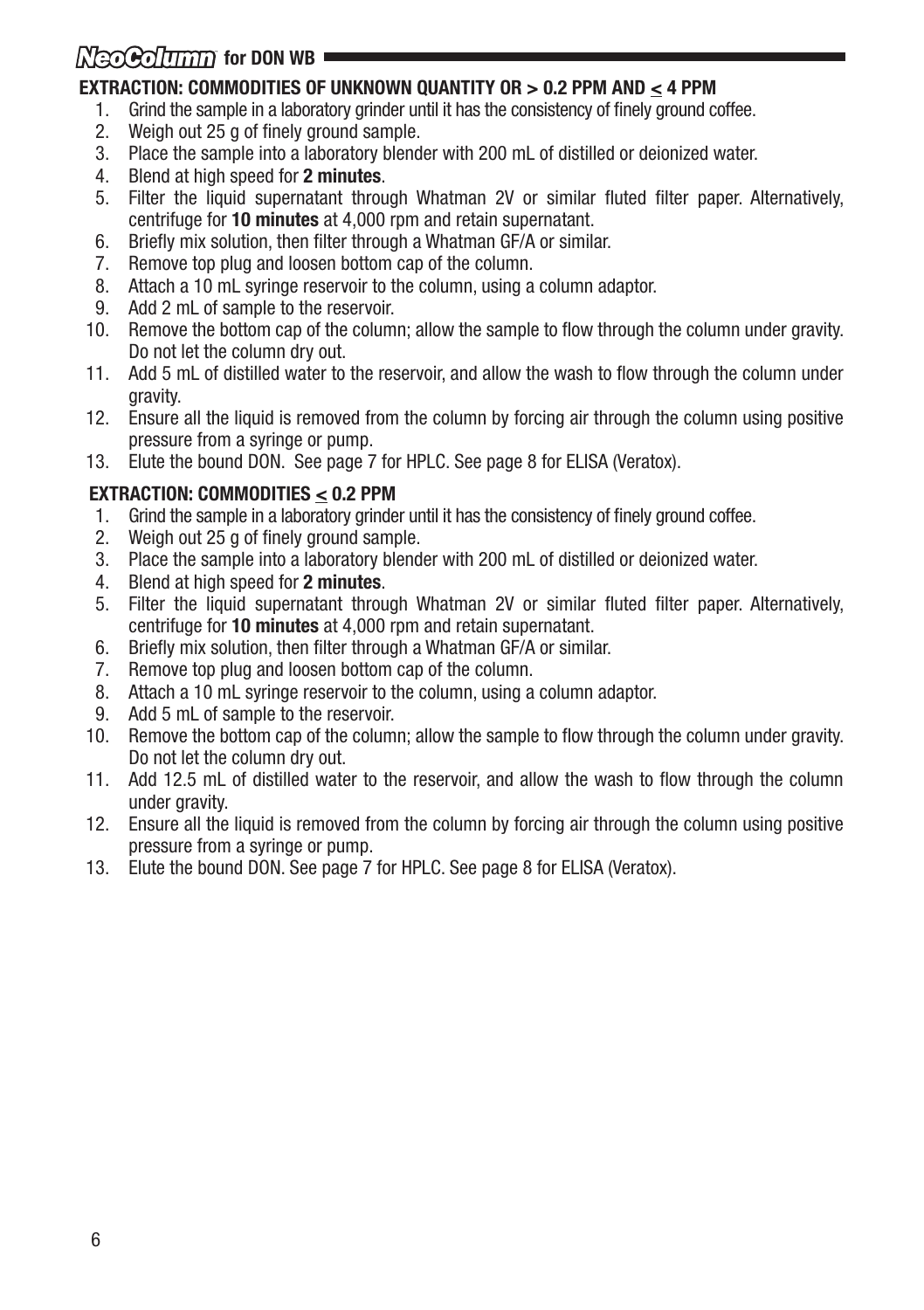# **EXTRACTION: HIGHLY CONTAMINATED COMMODITIES FOR FEED >4 PPM**

- 1. Grind the sample in a laboratory grinder until it has the consistency of finely ground coffee.<br>2. To dilute the sample 1:5, weigh out 5 g of finely ground sample.
- 2. To dilute the sample 1:5, weigh out 5 g of finely ground sample.<br>3. Place the sample into a laboratory blender with 200 ml of distillent
- 3. Place the sample into a laboratory blender with 200 mL of distilled or deionized water.
- 4. Blend at high speed for **2 minutes**.
- 5. Filter the liquid supernatant through Whatman 2V or similar fluted filter paper. Alternatively, centrifuge for **10 minutes** at 4,000 rpm and retain supernatant.
- 6. Briefly mix solution, then filter through a Whatman GF/A or similar.
- 7. Remove top plug and loosen bottom cap of the column.<br>8. Attach a 10 mL syringe reservoir to the column, using a
- 8. Attach a 10 mL syringe reservoir to the column, using a column adaptor.<br>9. Add 2 mL of sample to the reservoir.
- Add 2 mL of sample to the reservoir.
- 10. Remove the bottom cap of the column; allow the sample to flow through the column under gravity. Do not let the column dry out.
- 11. Add 5 mL of distilled water to the reservoir, and allow the wash to flow through the column under gravity.
- 12. Ensure all the liquid is removed from the column by forcing air through the column using positive pressure from a syringe or pump.
- 13. Elute the bound DON. See below for HPLC. See page 8 for ELISA (Veratox).

# **EXTRACTION: BEER**

- 1. De-gas the sample by filtering in excess of 100 mL of beer through a glass microfiber filter paper (Whatman GF/A or similar).
- 2. Measure out 100 mL of de-gassed beer.
- 3. Adjust the sample pH to 7.2.
- 4. Run sample through column dropwise note that the flow rate should be controlled by other means than gravity.
- 5. Add 5 mL of distilled water to the reservoir, and allow the wash to flow through the column under gravity.
- 6. Ensure all the liquid is removed from the column by forcing air through the column using positive pressure from a syringe or pump.
- 7. Elute the bound DON. See below for HPLC. See page 8 for ELISA (Veratox).
- **NOTE**: The value obtained from analysis of the eluate will be the total amount of DON in the concentrated sample. For HPLC, multiply result by 1/100 to achieve corrected value. For ELISA, multiply result by 2.5/1000 (if using Veratox for DON 2/3) or 1.25/500 (if using Veratox for DON HS) to achieve corrected value.

# **ELUTION OF BOUND DON FOR HPLC**

- 1. Slowly elute the bound DON from the column by passing 1.5 mL of the elution buffer through the column into a clean glass vial dropwise. This will ensure the removal of the bound DON.
- 2. Evaporate off the methanol under a stream of nitrogen on a  $60^{\circ}$ C hot plate. Reconstitute the sample by adding 1 mL mobile phase and allow to stand for **5 minutes** prior to mixing.
- 3. The sample is now ready for analysis. See page 8 for HPLC conditions.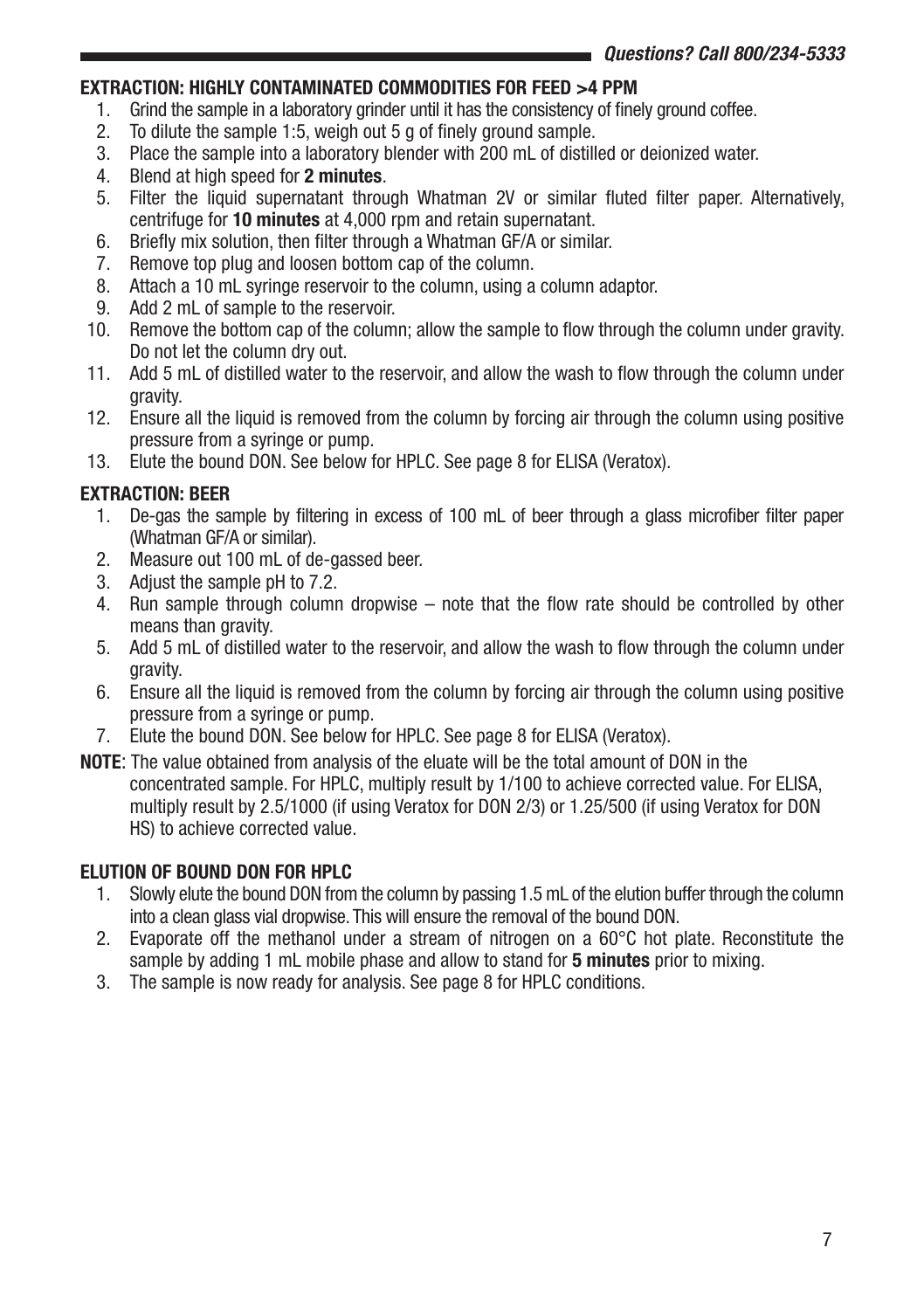# **KeoColumn** for DON WB **HPLC CONDITIONS**

- 1. Temperature control
	- Maintain analytical and guard columns at 40°C
- 2. Analytical column
	- C18 5 µm particle size
	- Recommended 4.6 mm by 250 mm
- 3. Guard column
	- C18 5 µm particle size
- 4. Mobile phase
	- 450 mL HPLC grade water
	- 25 mL HPLC grade acetonitrile
	- 25 mL HPLC grade methanol
- 5. HPLC pump
	- To deliver mobile phase dropwise
- 6. UV detector
	- 218 nm
- 7. Injection volume
	- $-100$  uL
- 8. Integrator/data analyses software
	- Chromeleon

# **QUANTIFICATION BY HPLC**

Inject 100 µL of the each standard solution, and sample into the HPLC system. Inject standards in the order of lowest to highest concentration. Quantify DON concentrations in the sample by comparing sample peak heights/areas of the sample to the standards.

# **ELUTION OF BOUND DON FOR VERATOX FOR DON 5/5 OR DON 2/3**

- **NOTE:** The elution buffer comprises 100% HPLC grade methanol. For each column used, 1.5 mL 100% HPLC grade methanol is required. The buffer should be stored in a tightly closed screw cap bottle.
	- 1. Slowly elute the bound DON from the column by passing 1.5 mL of the elution buffer through the column dropwise into a clean glass vial. This will ensure the removal of the bound DON.
	- 2. Evaporate off the methanol under a stream of nitrogen on a  $60^{\circ}$ C hot plate. Reconstitute the sample by adding 2.5 mL distilled or deionized water; allow to stand for **5 minutes** then mix.
	- 3. This gives an equivalent recovery of DON from 0.1 g/mL of sample. This is equal to an extracted sample tested with Veratox for DON 5/5 or Veratox for DON 2/3.
	- 4. The sample is now ready for analysis.

# **ELUTION OF BOUND DON FOR VERATOX FOR DON HS**

**NOTE:** The elution buffer comprises 100% HPLC grade methanol. For each column used, 1.5 mL 100% HPLC grade methanol is required. The buffer should be stored in a tightly closed screw cap bottle.

- 1. Slowly elute the bound DON from the column by passing 1.5 mL of the elution buffer through the column dropwise into a clean glass vial . This will ensure the removal of the bound DON.
- 2. Evaporate off the methanol under a stream of nitrogen on a 60°C hot plate. Reconstitute any eluted DON by adding 1.25 mL distilled or deionized water; allow to stand for **5 minutes** then mix.
- 3. This gives an equivalent recovery of DON from 0.2 g/mL of sample. This is equal to an extracted sample tested in the Veratox for DON HS.
- 4. The sample is now ready for analysis.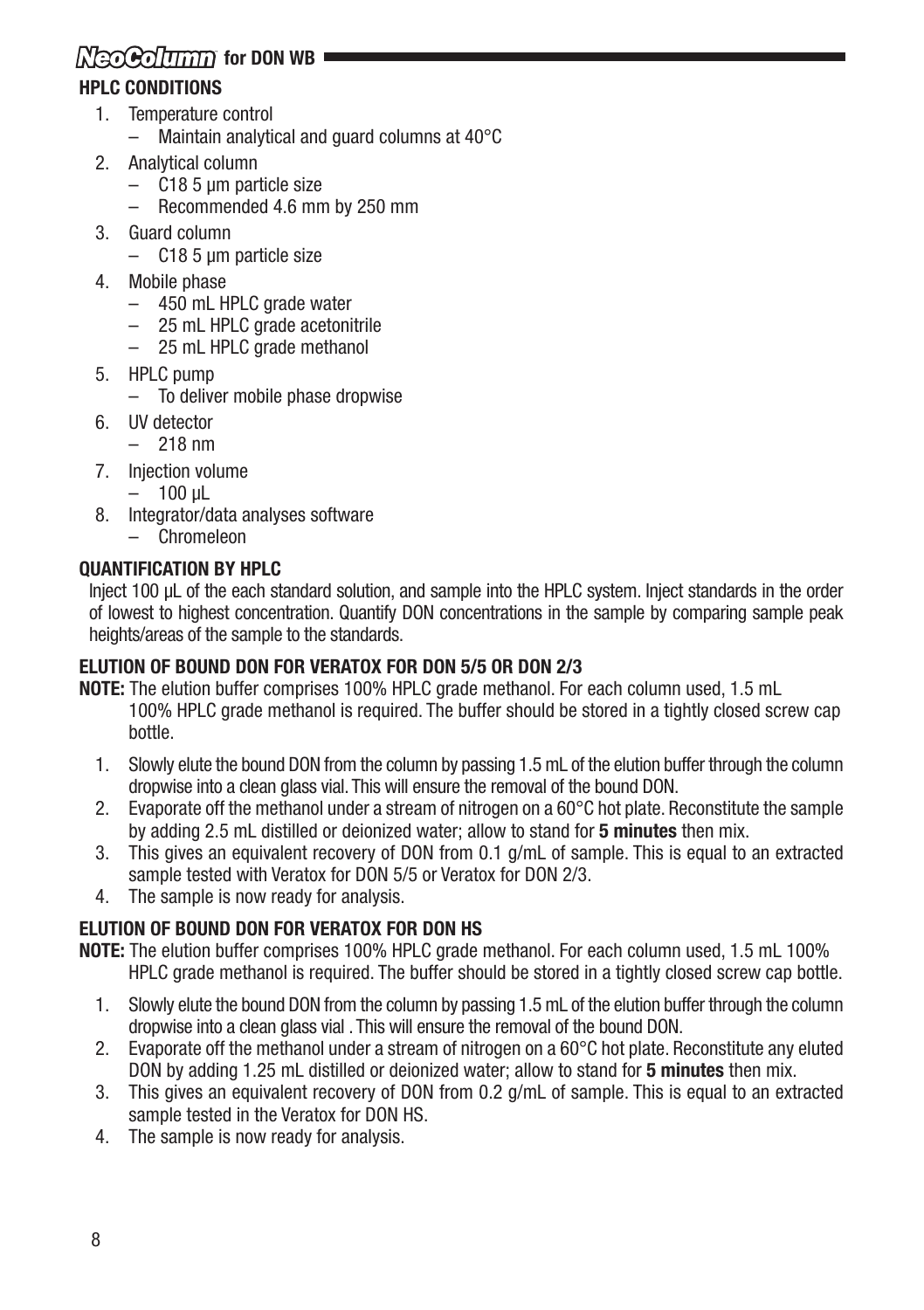# **CUSTOMER SERVICE**

Neogen Customer Assistance and Technical Services can be reached by using the contact information on the back of this booklet. Training on this product, and all Neogen test kits, is available.

### **MSDS INFORMATION AVAILABLE**

Material safety data sheets (MSDS) are available for this test kit, and all of Neogen's test kits, on Neogen's website at www.neogen.com, or by calling Neogen at 800/234-5333 or 517/372-9200.

#### **WARRANTY**

Neogen Corporation makes no warranty of any kind, either expressed or implied, except that the materials from which its products are made are of standard quality. If any materials are defective, Neogen will provide a replacement of the product. Buyer assumes all risk and liability resulting from the use of this product. There is no warranty of merchantability of this product or of the fitness of the product for any purpose. Neogen shall not be liable for any damages, including special or consequential damage, or expense arising directly or indirectly from the use of this product.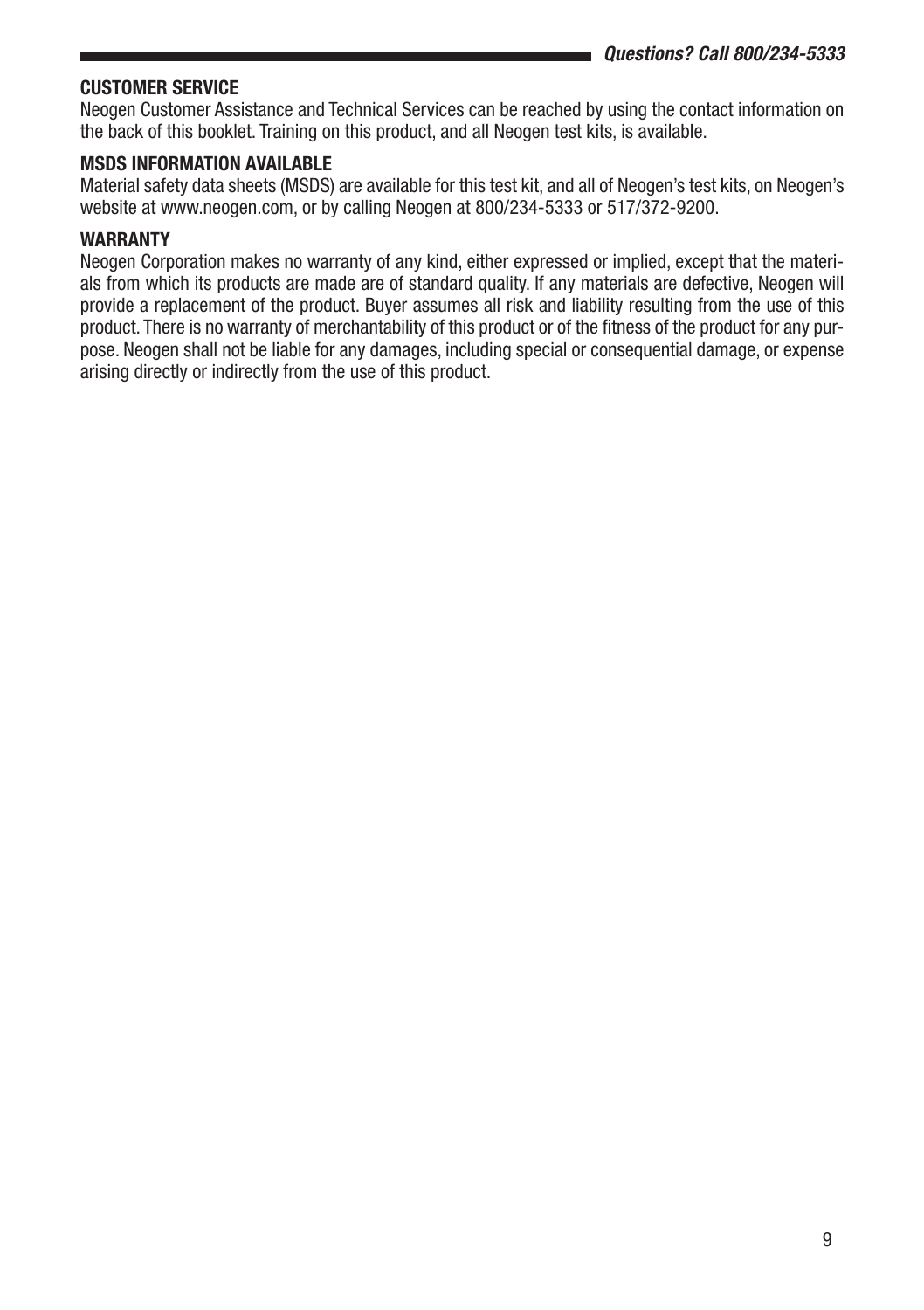| $\mathbb N$ eo Co $\overline{\text{Irrm}}$ for DON WB |  |
|-------------------------------------------------------|--|
| <b>NOTES</b>                                          |  |
|                                                       |  |
|                                                       |  |
|                                                       |  |
|                                                       |  |
|                                                       |  |
|                                                       |  |
|                                                       |  |
|                                                       |  |
|                                                       |  |
|                                                       |  |
|                                                       |  |
|                                                       |  |
|                                                       |  |
|                                                       |  |
|                                                       |  |
|                                                       |  |
|                                                       |  |
|                                                       |  |
|                                                       |  |
|                                                       |  |
|                                                       |  |
|                                                       |  |
|                                                       |  |
|                                                       |  |
|                                                       |  |
|                                                       |  |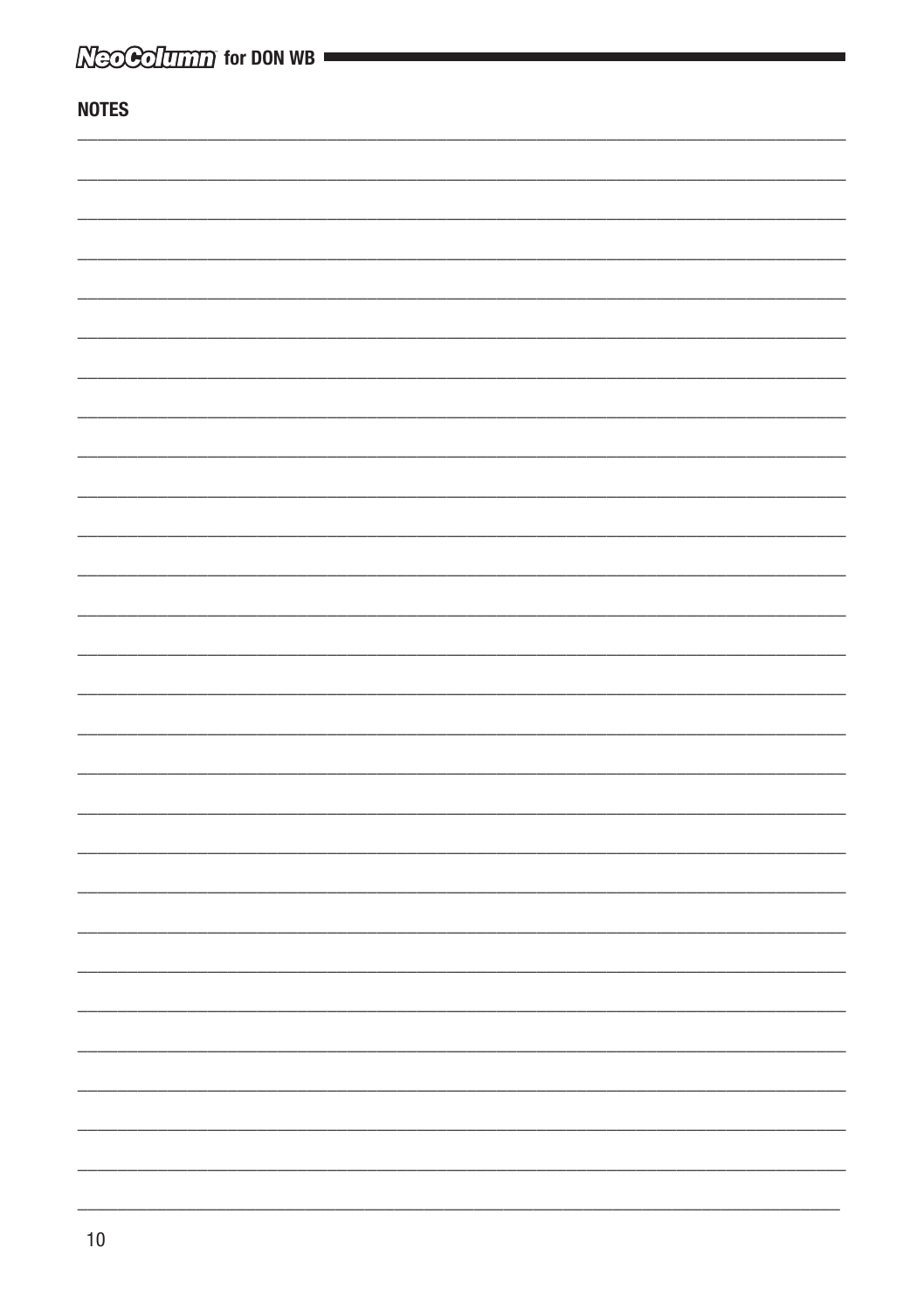|              | <b>Questions? Call 800/234-5333</b> |
|--------------|-------------------------------------|
|              |                                     |
| <b>NOTES</b> |                                     |
|              |                                     |
|              |                                     |
|              |                                     |
|              |                                     |
|              |                                     |
|              |                                     |
|              |                                     |
|              |                                     |
|              |                                     |
|              |                                     |
|              |                                     |
|              |                                     |
|              |                                     |
|              |                                     |
|              |                                     |
|              |                                     |
|              |                                     |
|              |                                     |
|              |                                     |
|              |                                     |
|              |                                     |
|              |                                     |
|              |                                     |
|              |                                     |
|              |                                     |
|              |                                     |
|              |                                     |
|              |                                     |
|              |                                     |
|              |                                     |
|              |                                     |
|              |                                     |
|              |                                     |
|              |                                     |
|              |                                     |
|              |                                     |
|              |                                     |
|              |                                     |
|              |                                     |
|              |                                     |
|              |                                     |
|              |                                     |
|              |                                     |
|              |                                     |
|              |                                     |
|              |                                     |
|              |                                     |
|              |                                     |
|              |                                     |
|              |                                     |